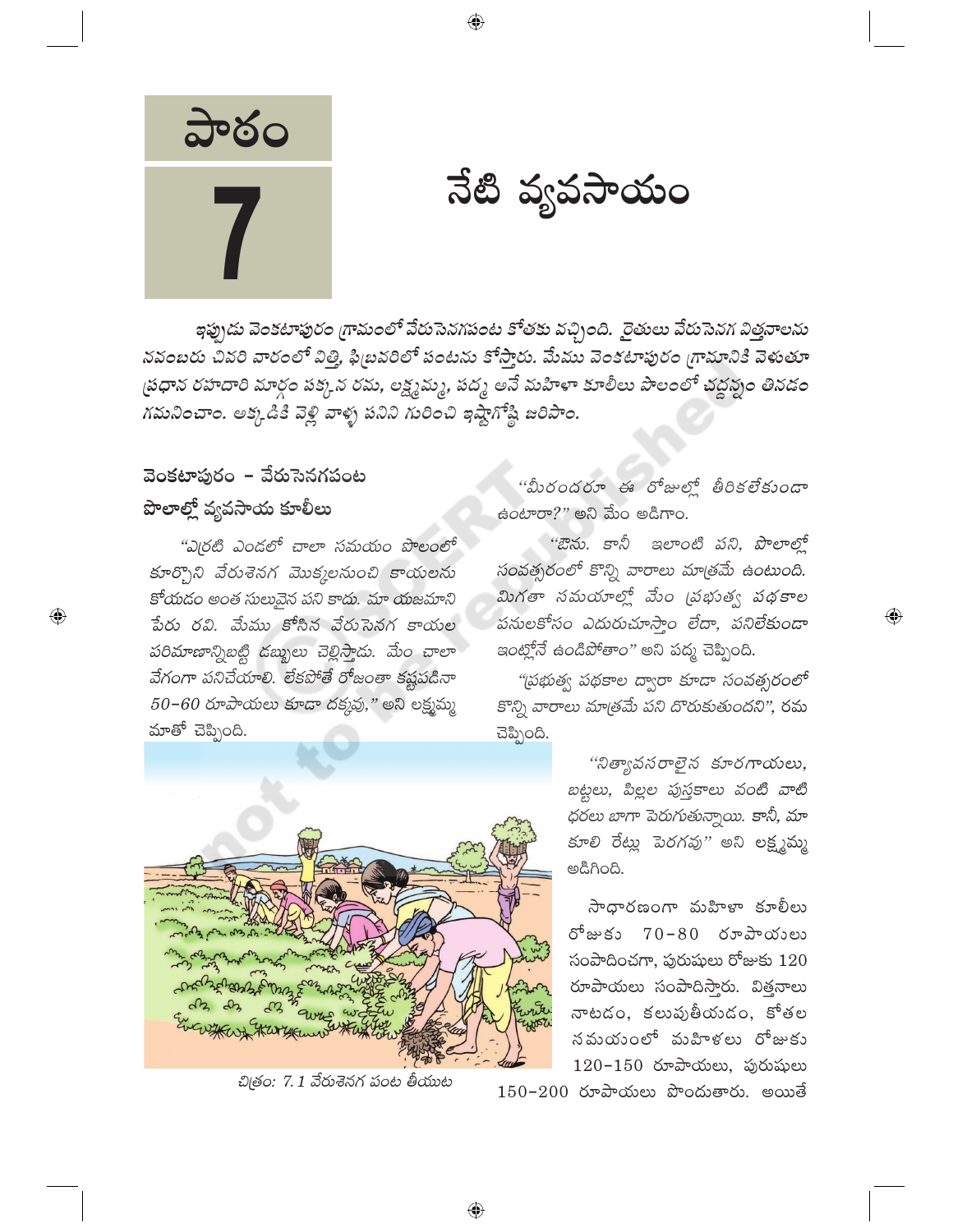(పభుత్వ పథకాలలో పురుషులు, (స్త్రీలు ఇద్దరికీ సమానంగా రోజుకు 120 రూపాయల కూలి ఉంటుంది. వ్యవసాయేతర పనులైన ఇసుక లేదా ఇటుకలను (టాక్టర్లలలోకి ఎత్తడం, దింపడంవంటి పనులలో, భవన నిర్మాణాలలో కూలి రేట్లు ఎక్కువ. రోజుకు 200-250 రూపాయుల చొవృున పురుషులకు, 200 రూపాయల చొప్పున స్ర్తీలకు లభిస్తుంది. కాని ఇలాంటి పనులు చాలా తక్కువ.

"వ్యవసాయేతర పనులను మేము ఎక్కడ నుండి పొందాలి. అకస్మాత్తుగా నిర్మాణపు పనులలో పనిచేయడం కష్టం. పనులకోసం మేము పట్టణాలకు, నగరాలకు వెళ్లవలసి వస్తుంది," అని పద్మ చెప్పింది.

"మా పొరుగు గ్రామాల్లోని రైతులు కొందరు పువ్వులు, ద్రాక్ష వంటి పంటలు పండిస్తున్నారు. రోజూ వెళ్లేవారికి మాత్రమే అక్కడ పని దొరుకుతుంది. అకస్మాత్తుగా వెళ్ళి పువ్వుల తోటలలో, (దాక్ష తోటలలో ఎలా పని చేస్తాం? అక్కడ సంవత్సరంలో కొన్ని రోజులు మాత్రమే పని ఉంటుంది. చిన్న పిల్లలను తోటలలోకి అనుమతించరు. పిల్లలను వదిలి నేను ఎలా వెక్తాను?" అని లక్ష్మమ్మ జత కలిపింది.

 $\bigoplus$ 

"(పత్యేక నైపుణ్యం అవసరంలేని (పభుత్వ పథకాల పనులను మేం చేస్తాం!" అని రమ చెప్పింది.

రమ, పద్మ, లక్ష్మమ్మ వంటి బీదకూలీలు వాళ్ళ కుటుంబ పోషణకోసం ఎన్నో సవాక్షను ఎదుర్కొంటున్నారు. బయటి పనులతోపాటు ఇంటి పనులైన వంట చేయడం, మంచినీరు తీసుకురావడం, వంట చెరుకు ఏరుకురావడం, పిల్లలను బడికి తయారు చేయడం వంటి పనుల్లో స్త్రీలు ఎక్కువ సమయం గడుపుతారు.

ఆంధ్రప్రదేశ్లో సుమారుగా 2/5 వంతు గ్రామీణ కుటుంబాలు వ్యవసాయ కూలీలుగా ఉన్నారు. కొద్దిమందికి మాత్రమే కొంత భూమి ఉంది. మిగతావారికి అసలు భూమే లేదు. వ్యవసాయేతర పనుల ద్వారా ఎక్కువ ఆదాయం వచ్చినా అలాంటి పనులు గ్రామీణ (పాంతాలలో దొరకడం చాలా తక్కువ. అందువల్ల వెంకటాపురంలోని చాలా కుటుంబాలు నగరాలకు, పట్టణాలకు వలస వెళ్ళాయి.

- వెంకటాపురం గ్రామంలో కూలీలు ఏయే రకమైన పనులు చేస్తున్నారు?
- సంవత్సర కాలంలో తమ కుటుంబాలకు అవసరమైన ఆదాయాన్ని కూలీలు ఎన్ని విధాలుగా పొందుతున్నారు?
- $\bullet$   $\;$  వివిధ సందర్భాలలో స్త్రీ, పురుషుల కూలి రేట్లలో తేదా గమనించండి. ఈ తేదాలు ఎందువల్ల ఉన్నాయో ఆలోచించండి.

#### వెంకటాపురంలో చిన్న రైతులు

 $\bigoplus$ 

మేము వ్యవసాయ కూలీలతో మాట్లాడడం చూసి వారి యజమాని రవి మాతో మాట్లాడటానికి వచ్చాడు. తన పొలంలోని పంటను కోత కోయడానికి ఒక్కరు లేదా ఇద్దరు మగ వ్యవసాయ కూలీలను, చాలామంది ఆడ వ్యవసాయ కూలీలను రవి నియమిస్తాడు. సాధారణంగా మగ వారిని వేరుశెనగ మొక్కలు భూమినుండి పీకడానికి, కుప్పలు వేయడానికి, మోయడానికి నియమిస్తే, ఆడవారిని మొక్కల నుండి వేరుశెనగ కాయలను వేరుచేయడానికి 台 పయోగిసాదు.

''నేను వేరుశెనగ కాయలను కోయడానికి కూలీలను పెట్టుకుంటాను. సాధారణంగా నేను ఇతర వనులకు వూ కుటుంబ నభ్యులను లేదా ఇరుగుపొరుగు రైతుల సహాయాన్ని తీసుకుంటాను," అని రవి చెప్పాడు.

రవి కూతురు కూడా వేరుశెనగ మొక్కలను పెరుకుతుంది. రవి తన కూతురుని కళాశాలకు పంపి, ఫీజులు భరించే స్థితిలో లేదు. అందుకే ఆమె (పస్తుతం పొలంలో పనిచేస్తోంది.

రవికి బోరుబావి సదుపాయమున్న 4 ఎకరాల పొలం ఉంది. ఇంతకు ముందు గ్రామ చెరువునుండి రవి నీటిని పొందేవాడు. (పస్తుతం చెరువునీరు పొలాలకు చేరడం లేదు. 5 సంవత్సరాల క్రితం 75,000 రూపాయల అప్పు చేసి బోరుబావి తవ్వించాడు. రెండు మూడు సంవత్సరాలు అతడు సంవత్సరానికి రెండు పంటలు చొప్పున పండించాడు. గత సంవత్సరంనుంచి బోరుబావిలో సరిపడినంత నీరు

ఆంధ్రప్రదేశ్ (పభుత్వం వారిచే ఉచితపంపిణీ

నేటి వ్యవసాయం 61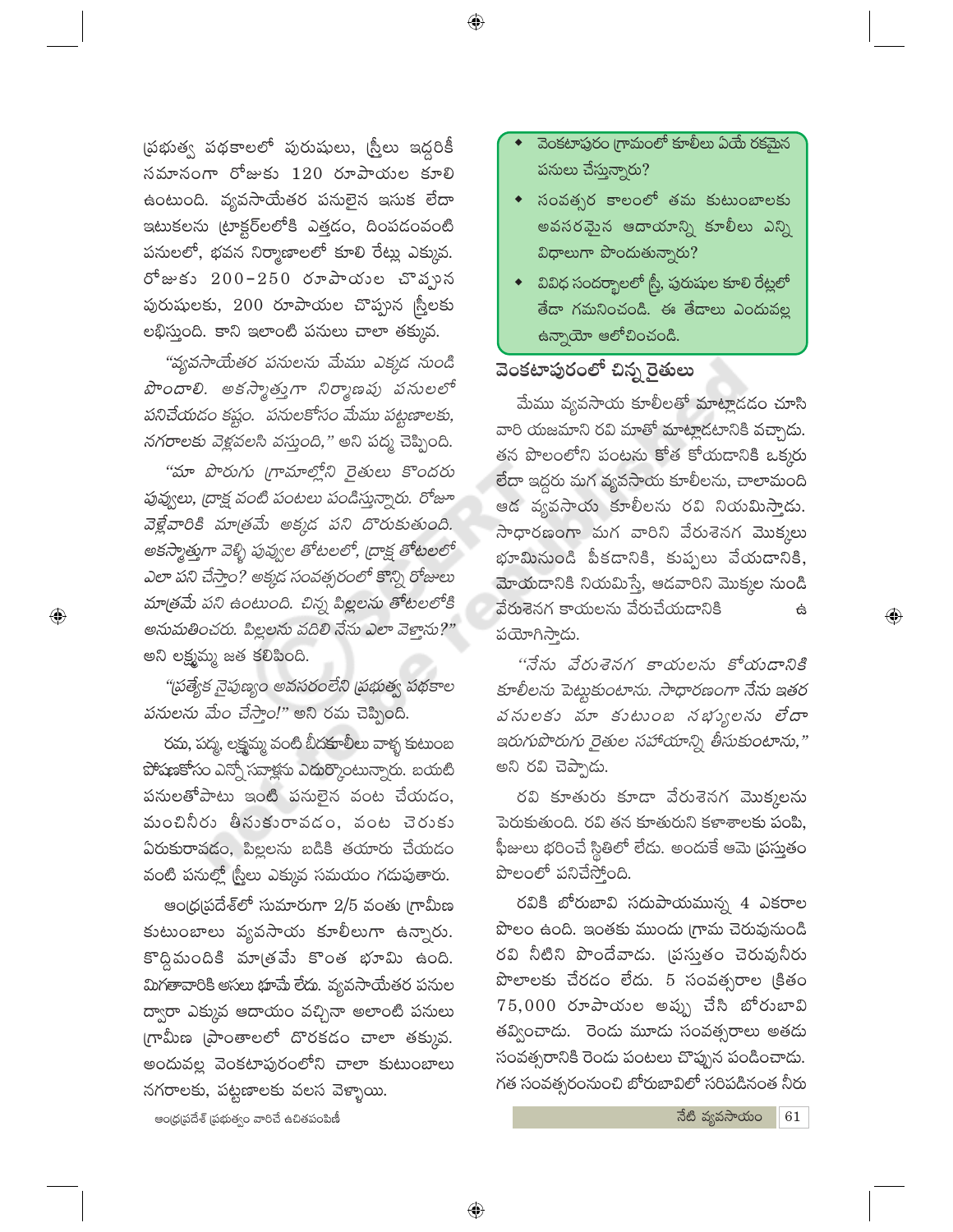లేకపోవడంవల్ల కేవలం ఒకే ఒక పంట పండించడానికి వీలు కలుగుతోంది.

"విత్తనాలు, ఎరువులు కొనడానికి మా ఊరులోని (బోకర్ ద్వారా అప్పు తీసుకున్నాను. తిరిగి ఆ అప్పు చెల్లించడానికి వేరుశెనగ పంటను మార్కెట్ ధరకంటే తక్కువ ధరకే ఆయనకు అమ్మాలి. సాధారణంగా మార్కెట్ ధర ఎక్కువగా ఉంటుంది. వేరుశెనగ పంటను తనకు పంపించమని (బోకర్ ముందుగానే ఫోన్ చేశాడు," అని రవి చెప్పాడు.

"మీరు బ్యాంకుల్లో అప్పు ఎందుకు తీసుకోరు?" అని అడిగాం!

"బ్యాంకులు మాకు అప్పు ఇవ్వడానికి ఇష్టపడవు. ముఖ్యంగా మాకు అవసరమైనప్పుడు డబ్బులు యివ్వవు. చాలా సమయాలలో మేం మధ్యవర్తులమీద, వడ్డీ వ్యాపారులమీదా ఆధారపడతాం," అని రవి చెప్పాడు.

రవి వంటి రైతులకు విత్తనాలు, ఎరువులు, క్రిమి సంహారక మందులు కొనటానికి అప్పు అవసరం. విత్తనాలు నాణ్యమైనవి కాకపోయినా, ఎరువులు పంట పెరుగుదలకు దోహదం చేయకపోయినా, రసాయనిక

 $\bigoplus$ 



చిత్రం: 7.2 ఎరువు చల్లుతున్న రైతు 62 సాంఘికశాస్త్రం

మందులు సరిగా పనిచేయకపోయినా పంట దిగుబడి తగ్శతుంది. పంటదిగుబడి తగ్గడంవల్ల రైతులు సకాలంలో రుణాలను తిరిగి చెల్లించలేరు. వాళ్లు చాలావరకు వడ్డీవ్యాపారులు, మధ్యవర్తులనుంచి అప్పులు తీసుకొని వాళ్లకి ముందుగా నిర్ణయించిన తక్కువ ధరలకే అమ్మవలసి వస్తుంది. దాంతో పండించిన పంటలకు సరైన ధరకూడా రాదు. తమ కుటుంబ పోషణకు వాళ్లు మళ్లీ అప్పులు చేస్తారు. క్రమంగా ఆ అప్పులు తీర్చలేని స్థితికి చేరుకుంటారు. కొన్ని సమయాలలో పంటలు పండక పోవడం కూడా బాధను కలిగిస్తాయి. ఈ మధ్యకాలంలో చిన్న రైతులకు కష్టాలు విపరీతంగా పెరిగాయి. చాలా మంది రైతులు దిక్కుతోచని స్థితిలో ఉన్నారు.

## ఒప్పందపు వ్యవసాయం

 $\bigoplus$ 

కొంత మంది రైతులు తమ సమస్యలనుంచి బయట పడడానికి, ప్రత్యేక పంటలను పండించి సరఫరా చేయండానికి కొన్ని కంపెనీలతో ఒవృందం చేసుకుంటారు. ఈ పద్ధతి విస్తృతం కానప్పటికీ ఆంధ్రప్రదేశ్లోని కొన్ని [పాంతాలలో వరి, దోసకాయ, జొన్న, వేరుసెనగ, పత్తి, సోయాచిక్కుడు, ఆయిల్పామ్, కొబ్బరి, ఉసిరి, మిరప వంటి పంటలు పండించడానికి రైతులతో కంపెనీలు ఒప్పందాలు చేసుకుంటున్నాయి. ఒప్పందపు వ్యసాయంలో రైతులు పాటించాల్సిన (పత్యేక నిబంధనలను, పద్ధతులను కంపెనీలు నిర్ణయిస్తాయి. ఆర్థిక సహాయాన్ని కూడా అందిస్తాయి. కోతలు కోసిన తర్వాత ముందుగానే నిర్ణయించిన ధరలకు సరుకు కొనుగోలు చేసి పెట్టబదులను తిరిగి తీసుకుంటాయి. వీటిని కంపెనీలు తమ ఉత్పత్తులలో (చివ్ప్, టమాటా సాస్, మందులు వంటివి) ముడిపదార్థాలుగా వాడి, వాటిని ఇతర దేశాలలో అమ్ముతున్నాయి.

 $\bigoplus$ 

కంపెనీలు పెట్టుబడులు పెట్టడాన్ని, ముందుగా నిర్ణయించిన ధరలకు కొనడాన్ని చాలామంది రైతులు స్వాగతిస్తున్నారు. అయితే తక్కువ దిగుబడి వస్తే రైతే నష్టాన్ని భరించాల్సి ఉంటుంది. కంపెనీలు కోరుకున్నంత నాణ్యంగా పంటలు లేకపోతే సరుకును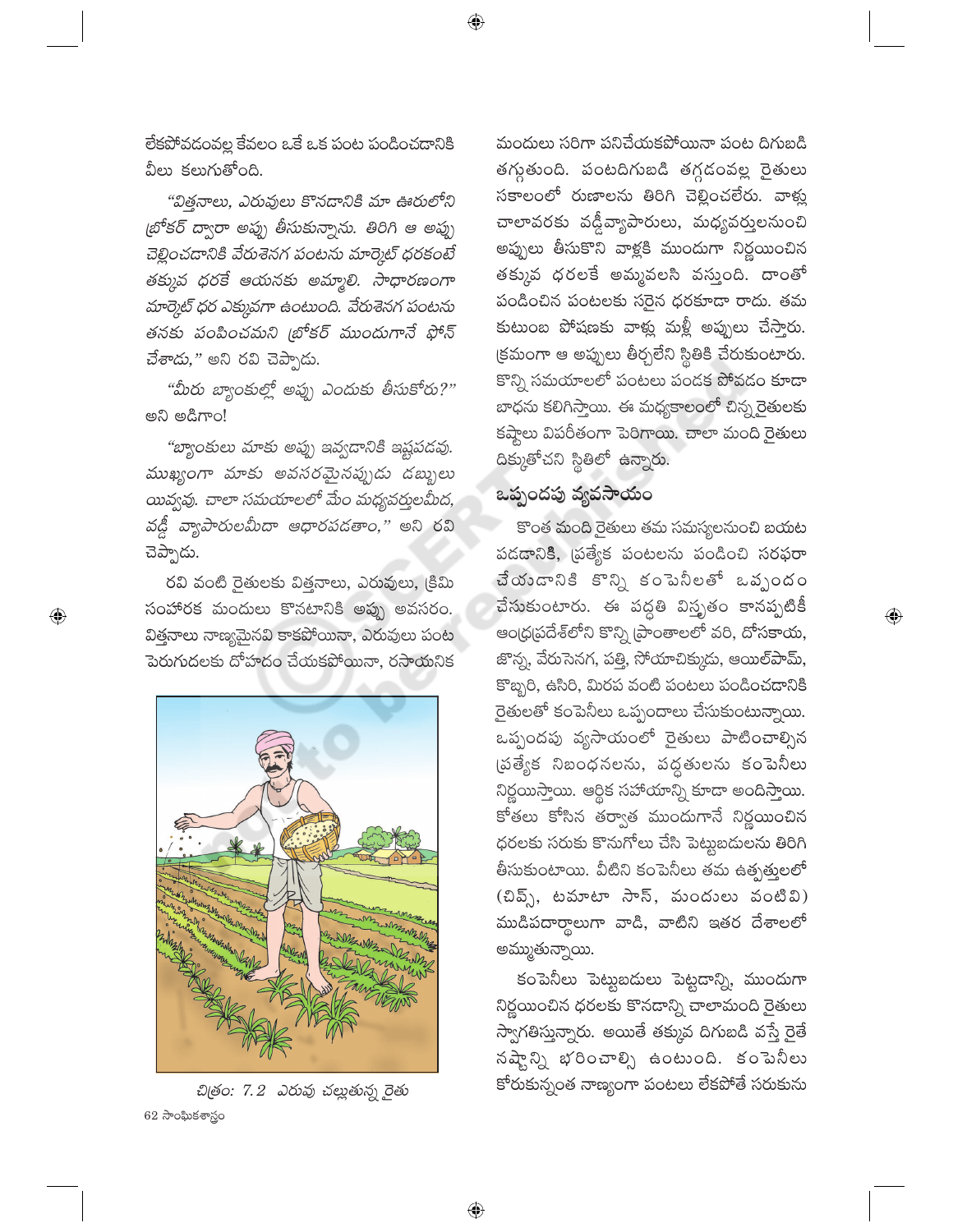$\bigoplus$ 

తీసుకోడానికి నిరాకరించి, రైతులను ఇబ్బందులకు గురిచేస్తాయి. ఈ క్రమంలో మంచి దిగుబడిని పొందడానికి రైతులు ఎరువులను, రసాయనిక మందులను, భూగర్భనీరును ఎక్కువ మోతాదులో వాదుతున్నారు. ఇది భవిష్యత్తులో భూగర్భజల వనరులు తగ్గడం, భూమి సారం తగ్గడం వంటి అనర్థాలకు దారి తీస్తుంది. రైతులు తమకున్న దాంట్లో మంచి భూములను ఒప్పంద వ్యవసాయానికి కేటాయించడం వల్ల వారి కుటుంబ స్థాయి ఆహారభ(దతకు ముప్పు ఏర్పడుతుంది.

- చిన్నరైతులు వంటకోత నమయాలలో కూలీలుగా మారుతున్నారు. ఎందువల్ల?
- వ్యవసాయంద్వారా తమ కుటుంబ అవసరాలను చిన్నరైతులు తీర్చుకోగలుగుతున్నారా?
- చిన్న రైతులు, కూలీలు ధాన్యరూపంలో కూలీ పొందటం కంటే నగదు రూవంలో పొందటానికి (పాముఖ్యం ఇన్తున్నారు. ఎందువల్ల?

## వెంకటాపురంలో చిన్నరైతులు – కూలీలు

వేరుసెనగ కాయల మొక్కలతో నిండి ఉన్న ఒక ట్రాక్టరు ఒక పెంకుటింటి ముందు ఉంది. ఆ ఇంట్హో నివసిస్తున్న రాము అనే రైతుతో మేం మాట్లాడాం! అతడు కూడా రవిలాగ మరొక చిన్న రైతు.

"వ్యవసాయం గురించి మాట్లాడాలనుకుంటే పెద్ద *రైతు దగ్గరకు వెళ్లండి,*" అని ఆయన చెప్పాడు.

"మీకు ట్రాక్టర్ ఉంది కాబట్టి మీతో మాట్లాడితే *చాలు,"* అని మేము చెప్పాం.

''ఇది నాది కాదు. నేను ఈ (గామంలో విజయ్కమార్ అనే పెద్ద రైతు దగ్గర పనిచేస్తున్నాను. అతడు మా పంట పొలాలకు నీరు అందిస్తాడు. డబ్బు అవనరమయినప్పుడు అతని దగ్గర అప్పులు *తీసుకుంటాం*," అని రాము అన్నాడు.

ఆంధ్రప్రదేశ్ (పభుత్వం వారిచే ఉచితపంపిణీ

గ్రామచెరువు మీద ఆధారపడిన రెండెకరాల పొలం రాముకు ఉంది. చెరువులో ఉండే నీటిని పెద్ద రైతులు తమ పొలాలకు తరలించుకుంటారు. రాము పొలానికి నీరు సరిపోతుందా లేదా అని పట్టించుకోరు. నాలుగు సంవత్సరాల క్రితం విజయ్కమార్ దగ్గర రాము అప్పు తీసుకొని ఒక బోరుబావి వేసుకున్నాడు.  $500$ అదుగుల లోతు తవ్వినా ఆ బోరుబావిలో నీళ్లు పడలేదు. బోరుబావి, నీరు, పొలం అంటూ కలలు కనడం రాము విరమించుకున్నాడు. అతడు ఇప్పుడు తన అప్పు తిరిగి చెల్లించాలి. కుటుంబ సభ్యుల సహాయంతో కేవలం ఖరీఫ్ కాలంలో మాత్రమే పంట వేసాడు. రవిలాగ రాముకూడా కోత సమయంలో కొంత మంది కూలీలను పెట్టుకొంటాడు.

చాలా కాలంనుంచి కుటుంబ అవసరాలకు సరిపడిన ఆదాయం పొలం నుంచి లభించడం లేదు. అది కేవలం సంవత్సరంలో 3 నెలలకు మాత్రమే సరిపోతుంది. అందుకే విజయ్కుమార్ పొలంలో అతడు పనులు చేస్తాడు. విజయ్కుమార్ అతని పొలాలకు నీరు అందిస్తాదు. దానికి బదులుగా రాము విజయ్5మార్కున్న విశాలమైన వరి, చెరకు పొలాల్లో, ముఖ్యమైన పనులు చేస్తూ ఉంటాడు. రాముకు (డైవింగ్ కూడా వచ్చు. అతడు ట్రాక్టర్ (డైవర్గా పొలాలు దున్నడం, వరి ధాన్యాన్ని మార్కెట్కు తరలించడంవంటి పనులు చేస్తూ ఉంటాడు.

# ఆంధ్రప్రదేశ్లో చిన్న రైతులు

మన రాష్ట్రంలో (పతి ఐదుగురు రైతులలో నలుగురు రాము, రవి వంటి చిన్న రైతులే. వారికి సొంతభూమి చాలా తక్కువ. నీటిపారుదల వసతులు ఏమాత్రం ఉండవు. వీళ్లకు అప్పు చాలా అవసరం. పెద్ద రైతులు, బ్యాంకులు, వడ్డీవ్యాపారులు లేదా దళారుల దగ్గర వీరు అప్పు తీసుకుంటారు. దాంతో తమ పంటలను తక్కువ ధరలకే అమ్మే విధంగా ఒత్తిడి ఉంటుంది. ఆర్థిక అవనరాలకు కూలీలుగా కూడా పొలాలో పనిచేయవలసి ఉంటుంది.

 $\vec{a}$ బి వ్యవసాయం  $\vec{a}$  63

 $\textcircled{\scriptsize{*}}$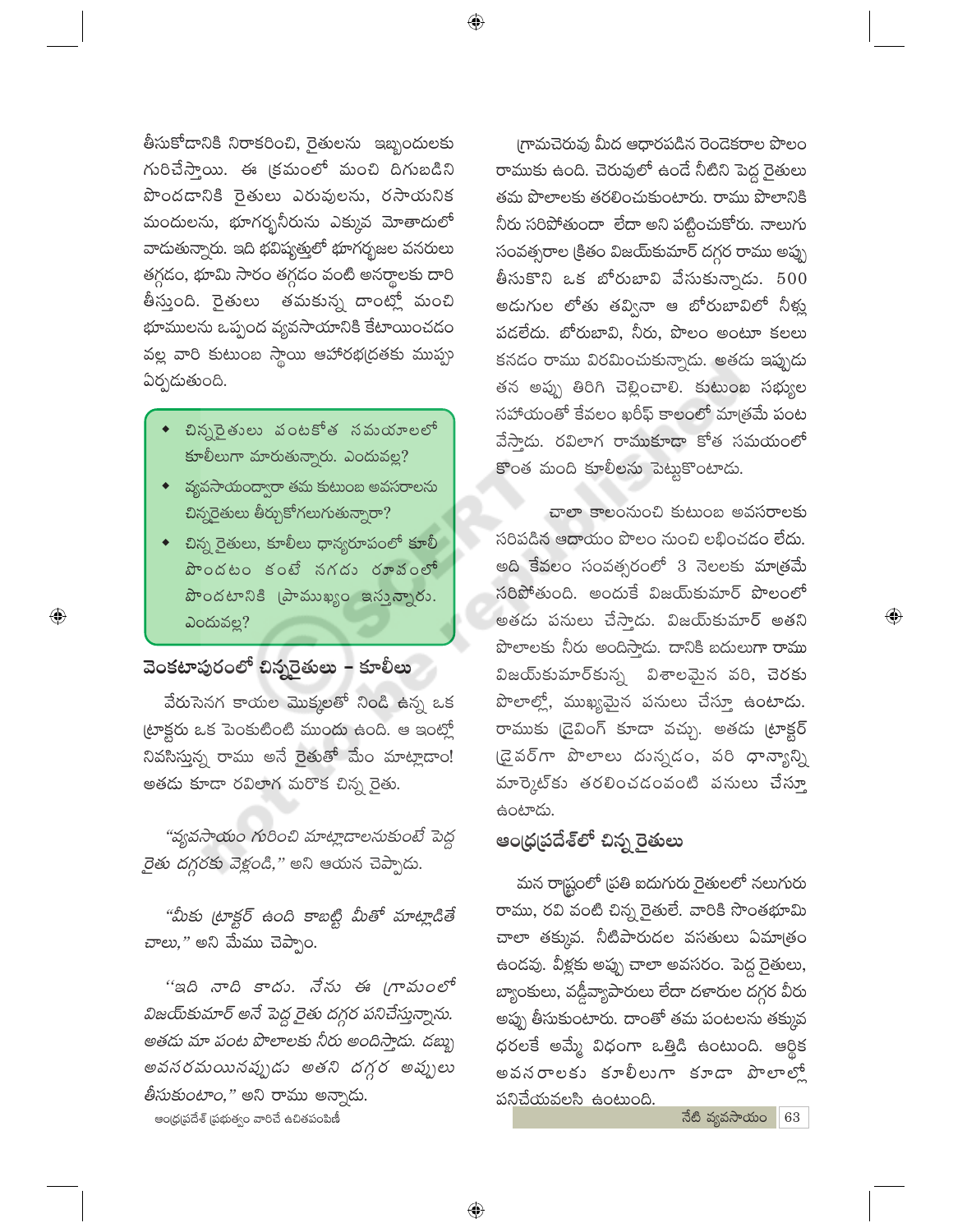- సంవత్సరానికి 2 లేదా 3 పంటలు పండించడానికి రాముకు ఎందుకు సాధ్యం కావడం లేదు?
- <u>ెపెద్ద</u>రైతులమీద చిన్నరైతులు ಎಲ್ ఆధారపడతారు? రాము విషయంలో కొన్ని ఉదాహరణలివ్వండి.
- చిన్న రైతులు బ్యాంకులనుంచి తేలికగా అప్పులు పొందకపోవడానికి కారణాలు ఏమిటి?
- వాళ్ళ పరిస్థితులనుబట్టి రాముకూ రవిలకు మధ్య గల పోలికలను, తేదాలను గుర్తించండి.

#### పెద్ద రైతుతో సంభాషణ

 $\bigoplus$ 

రాము తాను పనిచేసే విజయ్కుమార్ దగ్గరకు మమ్మల్ని తీసుకెళ్లాడు. విజయ్కమార్ ఇంటికి పెద్ద ప్రహరీ గోడ ఉంది. ఖాళీ స్థలంలో వరికోత మిషన్, నూర్పిడి యంత్రం, ట్రాక్టర్ ఆగి ఉన్నాయి. కొంతమంది కూలీలు వేరుసెనగ మొక్కలను ట్రాక్టర్ నుంచి దించుతున్నారు. ఒక షెడ్లో  $10-15$  మంది స్టీలు వేరుశెనగ మొక్కలనుంచి కాయలను తెంపుతున్నారు. ఈ సంవత్సరం పంట దిగుబడి బాగుందని విజయ్కుమార్ మాతో చెప్పాడు.

"మీరు పంట అమ్మడానికి ఎప్పుడు వెక్తున్నారు?" అని అడగగా "ఇప్పుడు కాదు. కొన్ని వారాలు పంట *బాగా ఎండిన తర్వాత అమ్ముతాను,''* అని విజయ్కుమార్ చెప్పాడు

విజయ్కుమార్కి కాంక్రీటుతో వేసిన పెద్ద కళ్ళం ఉంది. పంటలు కోసిన తర్వాత కళ్ళంలో ఎండబెట్టి తన గోదాంలో వరిధాన్యం నిల్వ ఉంచుతాడు. దీనితో పాటు ఎరువుల బస్తాలు, ఇతర వ్యవసాయ పనిముట్లు ఈ గోదాంలో భ(దపరుస్తాడు.

"పంట కోసిన వెంటనే సీజన్లో ధరలు తక్కువగా ఉంటాయి. వేరుశెనగ కాయలను బాగా ఎండబెట్టి కొన్ని నెలల తరువాత వాటిని అమ్ముతాను. సాధారణంగా వ్యాపారులు ఎండిన వేరుశెనగకు ఎక్కువ ధర చెల్లిస్తారు," అని విజయ్ మార్ చెప్పాడు.

 $\bigoplus$ 



 $\bigoplus$ 

చిత్రం: 7.3. విజయ్కమార్ ఇల్లు

64 సాంఘికశాస్త్రం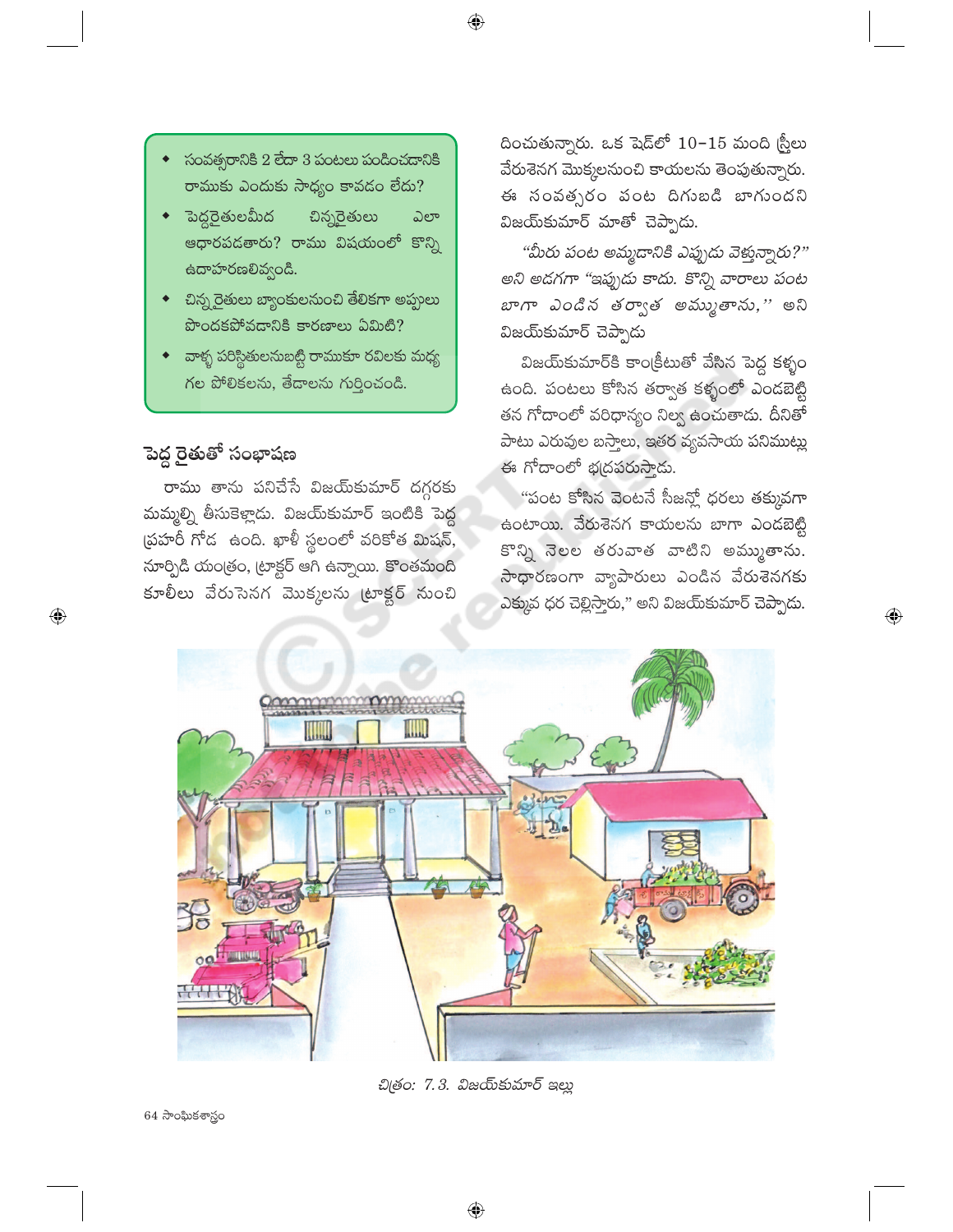$\bigoplus$ 

విజయ్కమార్కు 3 బోరుబావులతో 25 ఎకరాల భూమి ఉంది. అతని వరిపొలం చెరువు పారుదల కిందనే ఉంది. అతడు 25 లక్షల అప్పు తెచ్చి, ఒక వరికోత యంత్రాన్ని, నూర్పిడి యంత్రాన్ని కొన్నాడు. ఆ యం[తాలను ఇతర రైతులకు అద్దెకు పంపిస్తాడు. వెంకటాపురమే కాకుండా చుట్టు పక్కల గ్రామాల రైతులు చాలామంది ఆ యంత్రాలను ఉపయోగిస్తారు. ఆయన ఇంటికి దగ్గరగా ఉన్న వరిపొలాలను, చెరుకు పొలాలను మేం చూశాం. ఇలాంటి అదనపు ఆదాయంతో అతడు వ్యవసాయ యం(తాలను కొన్నాడు. బోరుబావులు తవ్వించాడు. చిన్న రైతుల భూములను కౌలుకు తీసుకున్నాడు. విజయ్కమార్ ఇరవైకి పైగా *ముర్రా* జాతి గేదెలతో పాల వ్యాపారం చే నున్నాడు. ఎరువుల దుకాణాన్ని కూడా నదుపుతున్నాదు. (గామంలో చిన్నరైతులకు, కూలీలకు అవసరాలకు అప్పులను యిచ్చి, వాళ్ళతో పొలంపనులు చేయించుకుంటాడు. విజయ్కమార్ కనమీప పట్టణంలో ఒక ఇల్లు ఉంది. అక్కడ అతని భార్యా, పిల్లలూ ఉంటారు.

మా సంభాషణ వింటూ ఉన్న 75 సంవత్సరాల వయస్సుగల విజయ్కమార్ తండ్రి మాతో మాటలు కలిపాడు.

 $\bigoplus$ 

"ఈ రోజుల్లో వ్యవసాయం చేయడం అంతా వృథా. పాతకాలంలో మేం రసాయనిక ఎరువులను, మందులను తక్కువగా వాడేవాళ్లం. దిగుబడి తక్కువగా ఉన్నప్పటికి భూగర్భ జలవనరులు బాగా ఉండేవి. పంటలు పండలేదని మేము ఎప్పుడూ వినలేదు. (పస్తుతం రసాయనిక ఎరువులు, మందులు ఎక్కువగా వాడుతున్నాం. (టాక్టర్ ద్వారా పొలం దున్నడం, మా సొంత వరికోతకు మిషన్కూడా వాడుతున్నాం. అయినా పంటలు సరిగా పండడం లేదు. చాలామంది రైతులు పంట దిగుబడి సరిగా లేకపోవడంవల్ల నష్టపోతున్నారు" అని తండ్రి అన్నాడు. ఆంధ్రప్రదేశ్ (పభుత్వం వారిచే ఉచితపంపిణీ

- $\bullet$  విజయ్కుమార్ ఎక్కువ ధర వచ్చే వరకు ఎలా వేచి ఉన్నాదు? అదే చిన్న రైతులు తక్కువ ధరకే ఎందుకు అమ్ముతున్నారు?
- విజయ్sపమార్ దగ్గర ఉన్న వ్యవసాయ పనిముట్ల పట్టిక తయారు చేయండి. ఈ పనిముట్లు ఏ రకమైన రైతుల దగ్గర ఉంటాయి?
- విజయ్కమార్కు ఉన్న ఆదాయ మార్గాలు ఏవి?
- $\overline{\phantom{a}}$  (పస్తుత వృవసాయం కంటే పూర్వకాలం వ్యవసాయమే మంచిదనే విజయ్్మహర్ తండ్రి మాటలతో మీరు ఏకీభవిస్తారా? విభేదిస్తారా? కారణాలు రాయండి.
- మీ టీచర్ సహాయంతో ఒక చిన్నరైతును, పెద్ద రైతును ఇంటర్వ్యూ చేయండి. వ్యవసాయ విధానాన్ని, సేద్యం చేసే భూమి పరిమాణాన్ని, సాగు పద్ధతులను, పంట ఎలా అమ్ముతారు, ఎలాంటి సమస్యలు ఎదుర్కొంటున్నారు వంటి అంశాలను పోలుస్తూ, పూర్తి సమాచారాన్ని తయారుచేయంది. ఈ విషయాలను వెంకటాపురం గ్రామంలోని విషయాలతో పోల్చండి.

 $\bigoplus$ 

 $\bullet$  మీ పాఠశాల నగరంలో ఉంటే మీ కాలనీలో ఉండేవారి వృత్తుల పట్టికను తయారుచేయండి. ఆ వృత్తులను స్వయం ఉపాధి, తాత్కాలిక ఉద్యోగులు, శాశ్వత ఉద్యోగులు అనే మూడు రకాలుగా వర్గీకరించండి. వీటిని గురించి మీ తరగతిలో వివరంగా చర్చించండి.

# ఆంధ్రప్రదేశ్లో వ్యవసాయం

కాలం గదుస్తున్నకొద్దీ ఆంధ్రప్రదేశ్ వ్యవసాయ రంగంలో మార్పులు వస్తున్నాయి. అయినప్పటికీ వరి ప్రధానమయిన పంటగా ఉంది. ఆహారపుపంటలైన రాగులు, జొన్న, మొక్కజొన్నల స్థానంలో వాణిజ్య పంటలైన పత్తి, చెరకు, వేరుసెనగ మరిప వంటివి

> నేటి వ్యవసాయం 65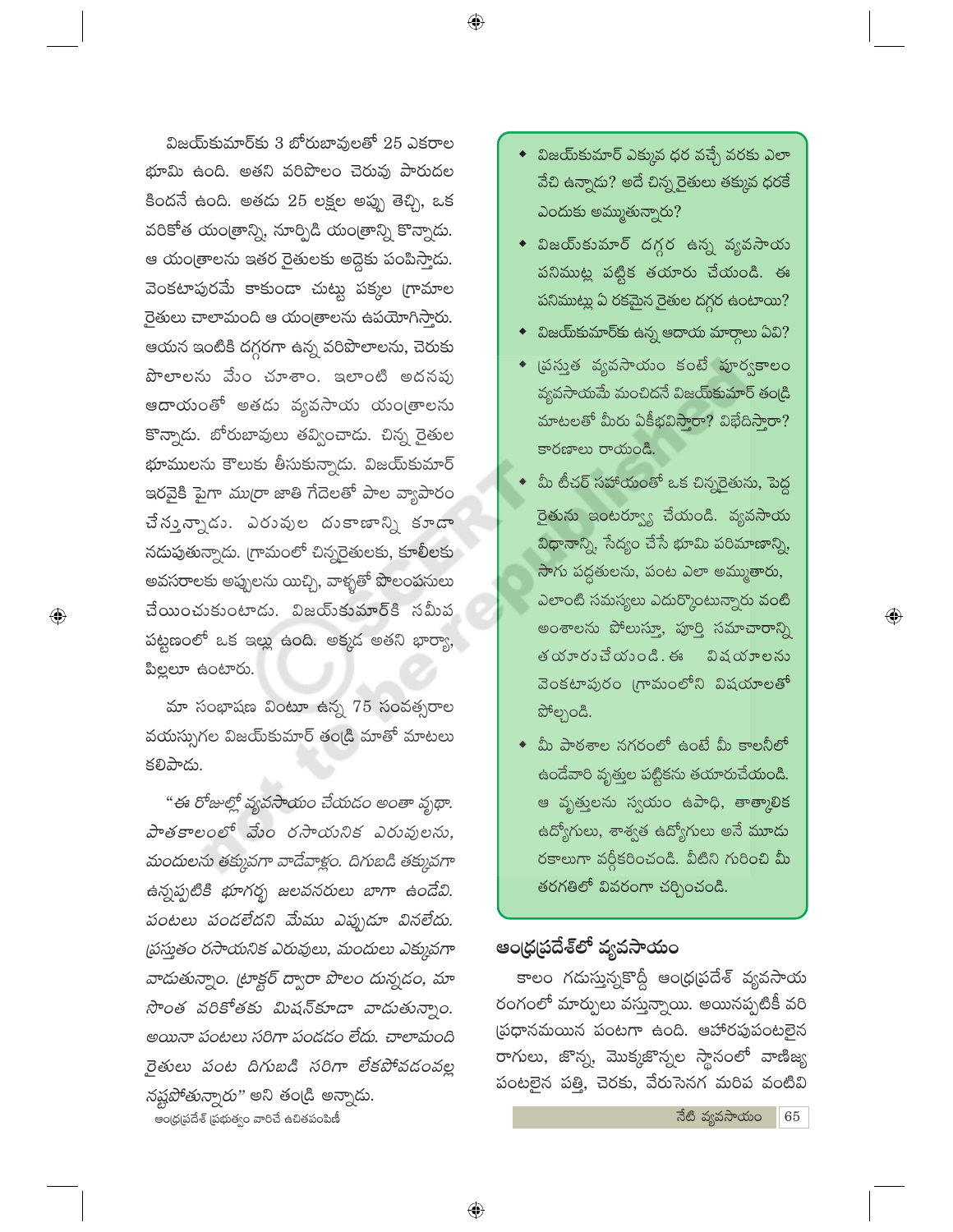పండించడం (పారంభమైంది. ఈ పంటలన్నింటికి విత్తనాల కొనుగోలు, నీటి సరఫరా, మందులు, ఎరువులు వంటివాటికి పెద్ద మొత్తంలో పెట్టబడి అవనరం. దీనికోనం సైతులు అవ్పులు తీసుకుంటున్నారు.

కొన్ని దశాబ్దాల(కితం రైతులు చెరువులు, కాలువలమీద ఆధారవడి నీటి వనరులను వాదుకునేవారు. (పస్తుతం ఆంధ్రప్రదేశ్లో సగంకంటె ఎక్కువ మంది రైతులు బోరుబావులమీద ఆధారపడి ఉన్నారు. దీని కారణంగా భూగర్భ జలవనరులు పడిపోతున్నాయి. వర్షంమీద ఆధారపడే వారి శాతం పెరుగుతూ ఉంది.

ఇవన్నీ చిన్నరైతులను పంటనష్టాలకు గురిచేస్తాయి. ఈ రుణాలను తిరిగి చెల్లించే స్థితిలో లేరు. చాలామంది రైతులు తమ భూములను అమ్ముకొని కులీలుగా పెద్దపట్టణాలకు వలసపోతున్నారు. (పస్తుతం (పతి  $5$ గురిలో  $4$ గురు ఇలాంటి చిన్నరైతులే.

ఒకవైపు పెద్దరైతులు కొత్త పరికరాలు, పద్ధతుల ద్వారా లాభాలు పొందుతున్నారు. వాళ్ళు తమ పెట్టుబదులను మళ్ళించి పాడిపరి(శమ, కోళ్లఫారాలు, దుకాణాలు, స్కూళ్ళు, వడ్డీవ్యాపారం కోసం ఉ పయోగిస్తున్నారు.

వ్యవసాయరంగంలో కూలీలకు పని లభించకపోవడమే కాకుండా వాళ్ళ వేతనాలు కూడా పెరగడం లేదు. (పభుత్వ పథకాలు కొంత ఆదుకుంటున్నప్పటికి అవి సంవత్సరానికి చాలా రోజులు పని కల్పించడం లేదు. కూలీల కుటుంబాలు ఇతర మార్గాలకోసం ఎదురు చూస్తూ పక్క గ్రామాలకు, పట్టణాలకు వెకుతున్నాయి.

 $\bigoplus$ 

| కీలక పదాలు      |
|-----------------|
| వలస             |
| వ్యవసాయ కూలీలు  |
| ఒప్పంద వ్యవసాయం |
| వాణిజ్యపంటలు    |
| ఖరీఫ్           |
| చిన్నరైతులు     |
| వడ్డీవ్యాపారులు |
| కిమిసంహారకాలు   |
|                 |
|                 |

 $\bigoplus$ 

66 సాంఘికశాస్త్రం

 $\bigoplus$